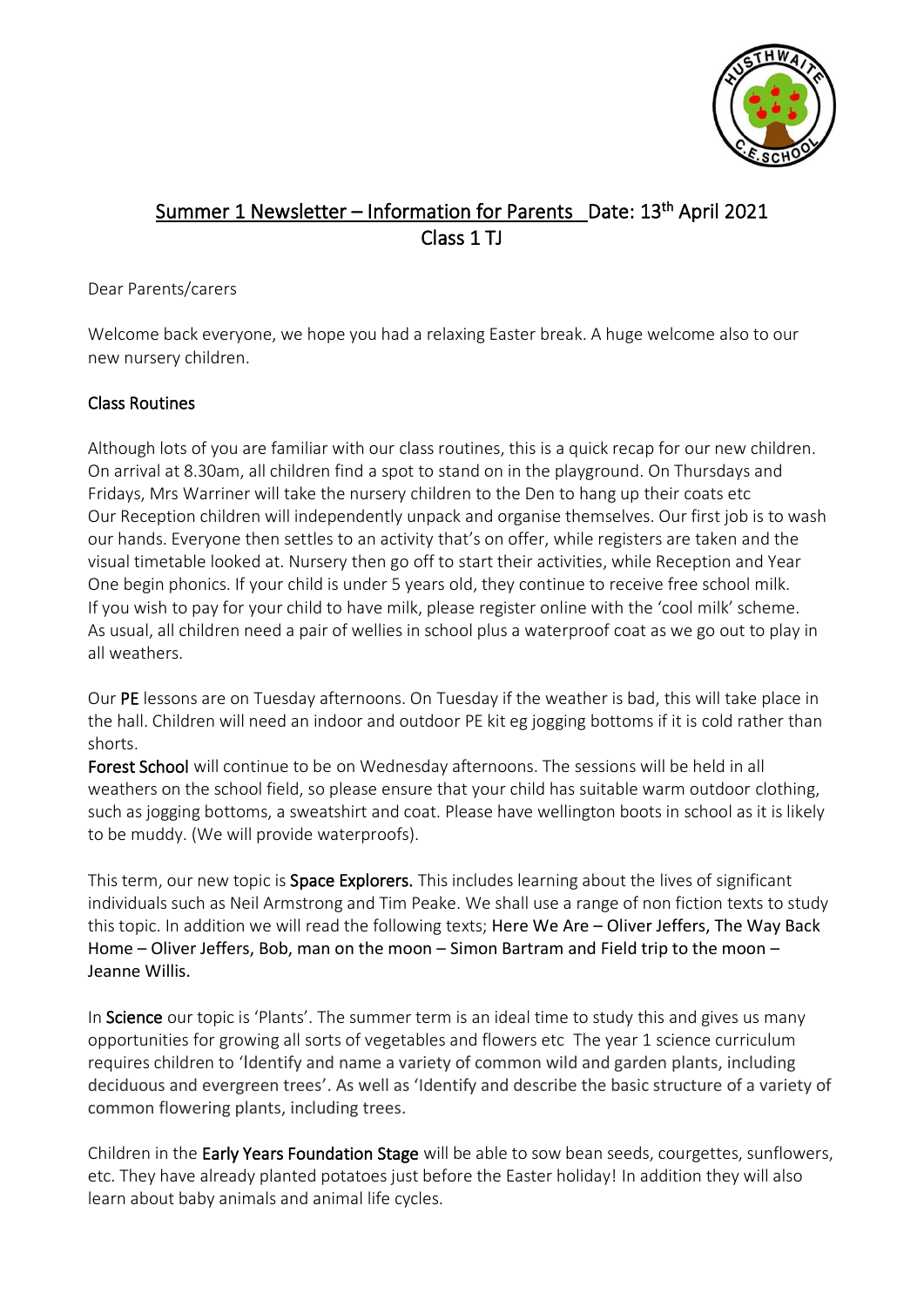In English we are continuing to focus on phonics. The Year 1 children have already started learning phase 5 of letters and sounds. Phase 5 sees the introduction of the alternative ways of writing (graphemes) the sounds already learnt. For example, the sound ee can be written as ea as in meat, ie as in thief and with a letter in the middle as in theme. The children will be learning how to correctly form and punctuate sentences within these sessions.

They will learn to read and write words with contractions, and understand that the apostrophe represents the omitted letter(s), as well as recapping on ing, est, er and ed endings.

They will be given a phonics book to practice these sounds at home as they need to be applying them in their writing when spelling tricky words. In addition, for the rest of this term we will focus on spelling, punctuation and grammar as the children have missed out on this. Our English work will include non-fiction texts, plus weekly spellings related to Phase 5 sounds and tricky words.

Children in the EYFS will continue to work on Phase 2 and Phase 3 phonics from Letters and Sounds. Communication, Language and Literacy is one of three prime areas in the EYFS curriculum, which includes listening and attention, understanding and speaking, so this has a main focus. Reception children will focus on blending and segmenting sounds learnt so far and making 3 and 4 letter words.

In writing, we are teaching children to start all their letters on the line as we use the cursive style at Husthwaite school. To also use finger spaces between words, writing their name plus labels and captions. We are ultimately aiming for the children to write short sentences in meaningful contexts by the end of their reception year.

Nursery children need to build their finger strength and so will have lots of opportunities for mark making using fat pens, big brushes etc, as well as fun with playdough and tweezer activities. Nursery will also explore Phase 1 of Letters and Sounds, which includes listening walks, action songs, learning rhymes and playing phonics games.

The role play area will link to our topic and be set up as a space craft.

In Maths EYFS children will continue with lots of counting and number recognition to 20 as well as putting the numbers in order. They will also explore one more than and one less than a given number. This is all done in a practical way using lots of opportunities from the environment, promoting the language and vocabulary associated with different number concepts. Shape, space and measure is also investigated.

Year One children's main content for this term is revision of previous facts, multiplication and division, number fractions, plus some work on Geometry position and direction. We will also support any children who need to revisit basic number work, including addition, subtraction and number bonds.

In RE the Year 1 children are learning – Who is a Christian and what do they believe? EYFS children will participate in these lessons but in a way that is applicable to them and their level of understanding.

**PSHE** – this will focus on children's emotional well-being, as well as topics not covered in the Spring Term. This will include, 'Belonging to a community, Media literacy and digital resilience, Money and work and life cycles – animals'.

#### Homework

#### Reception/Nursery

We are using Evidence Me to capture children's learning and are getting much better at using this new App! Our next step is to set up Evidence Me for parents so that you can contribute to any learning your child does at home. Observations will now be sent out to parents at regular intervals.